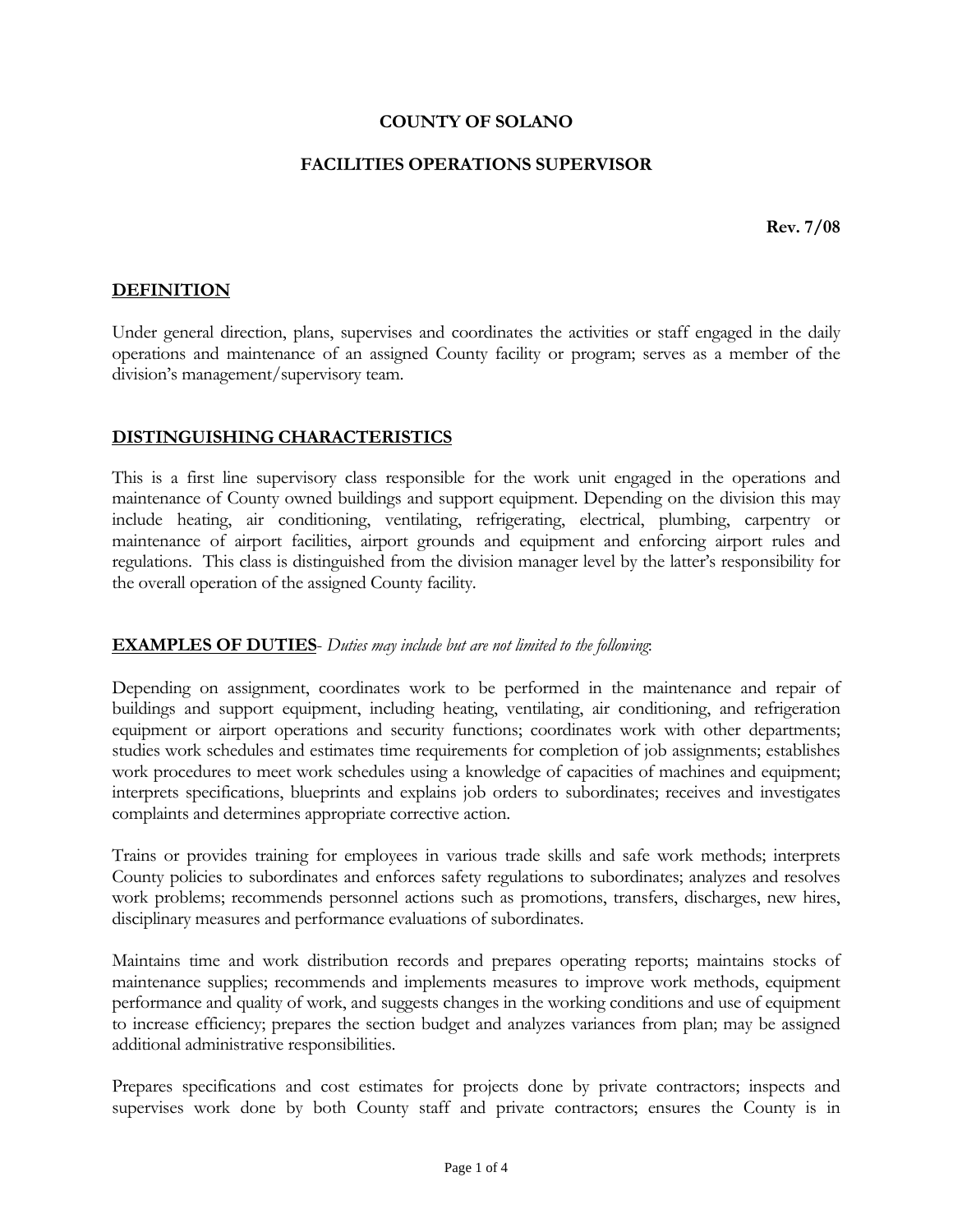compliance with applicable State/Federal laws and regulations and administrative/building codes and ordinances; oversees pest control for County buildings in consultation with other departments and pest control operators.

# **JOB RELATED AND ESSENTIAL QUALIFICATIONS**

### **Knowledge of:**

Principles and practices of supervision and personnel administrations in the public sector.

Applicable federal, state and local laws, codes, rules, regulations, statutes and procedures.

Considerable knowledge of computerized work order/billing systems and of public administration including budgeting, program planning/evaluation and supervision.

Working knowledge of commercial owned equipment relating to building support and work environment.

Depending on assignment:

Extensive knowledge of maintenance and repair techniques for electrical and facilities operating systems; tools, parts and materials used in preventative maintenance and repair or replacement of mechanical and electrical operating systems; building codes; shop and field safety practices.

General knowledge of the theory and practice of testing and adjusting heating, ventilating, air conditioning and refrigeration systems; operating, maintaining and installing building support equipment such as chillers, boilers, pumps, control systems, fire alarm systems, and devices; engineering standards and regulations relating to building support systems; control systems and devices; services and supply sources.

Considerable knowledge of principles and practices of airport operations; Federal Aviation Administration rules and regulation as they apply to airport use and operations; airport security and emergency response requirements; facility management and maintenance.

#### **Skill to:**

Drive a motor vehicle

#### **Ability to:**

Develop, identify and analyze problems and implement operational changes; make decisions and independent judgments; communicate effectively both verbally and in writing; communicate effectively with people of diverse socioeconomic backgrounds and temperament; establish and maintain cooperation and teamwork among support staff; interview and recommend personnel actions; determine and evaluate levels of achievement and performance of both subordinates and private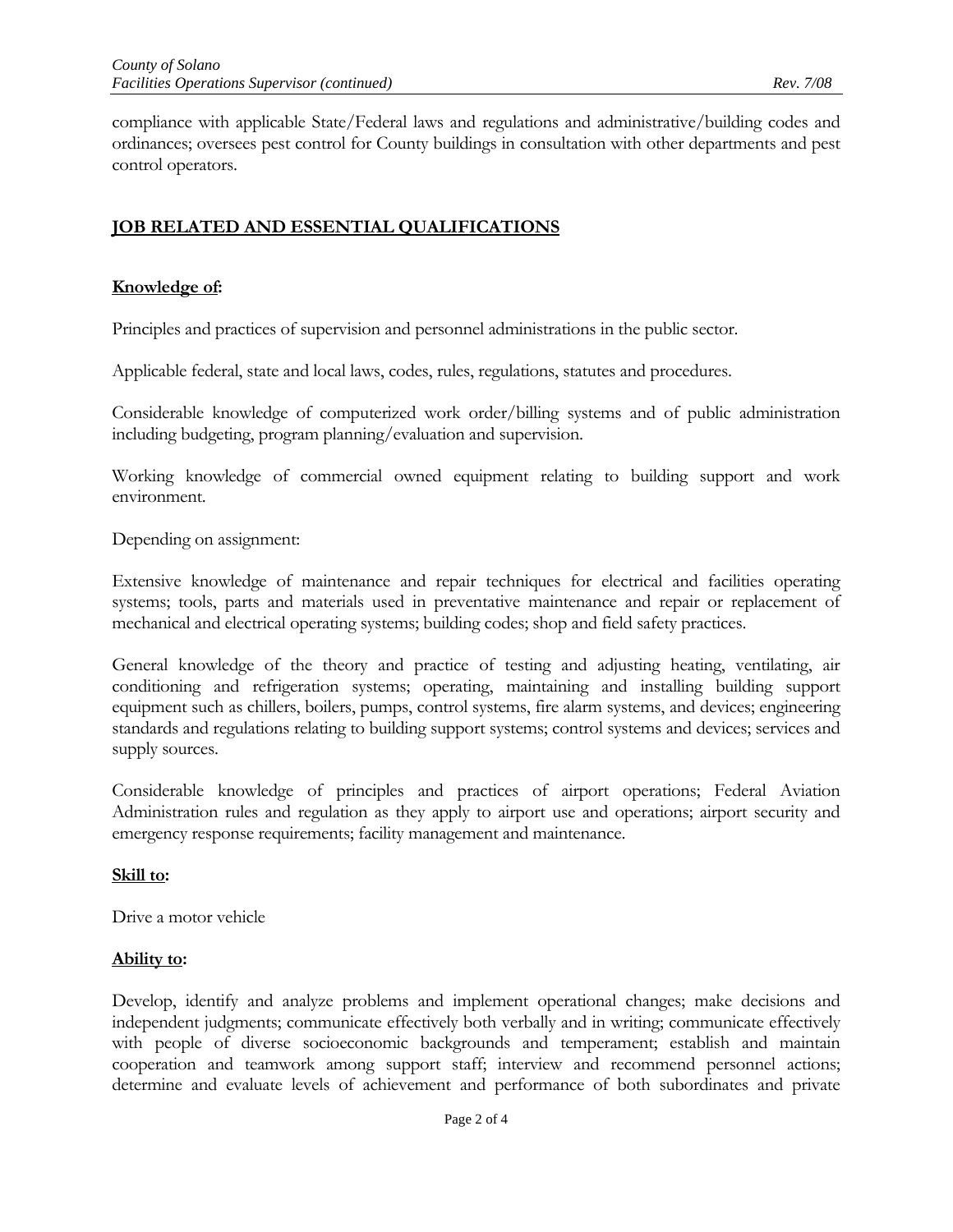contractors; recognize and respect limit of authority and responsibility; work effectively with others who have objectives counter to assigned roles; demonstrate tact and diplomacy.

Understand and analyze expenditure reports; prepare budgets, narrative and statistical reports; collect and analyze data to establish/identify needs and evaluate program effectiveness; maintain accurate records and document actions taken; determine the appropriate course of action in emergency or stressful situations; understand program objectives in relation to departmental goals and procedures; draw logical conclusions and make appropriate recommendations; project consequences of decisions; develop goals and objectives.

#### Depending on assignment:

Plan, organize and direct the work of the Facilities Operations division; understand, interpret and explain regulations and policies governing HVAC/R engineering and building maintenance operations; prepare plans and specifications, including design of HVAC systems, and make cost estimates using complex mathematical calculations; develop and implement individually, through subordinates or private contractors, operational building and maintenance procedures; work closely with the County Architect's office in planning of building modifications and repairs to develop scope of work or design strategy and review of contractor documents to determine suitability or appropriations of specified components, fixtures, and/or equipment; meet and communicate clearly with department users, professional design consultants in defining problems regarding performance deficiencies or equipment failure, and in determining design of operational solutions.

Plan, coordinate, supervise and evaluate diversified airport operations involving airport users, the public, governmental agencies and County departments; interpret and apply Federal, State and local laws and rules regarding aviation operations'

## **EDUCATION AND/OR EXPERIENCE**

#### **Experience:**

Varies depending on assignment:

Facilities: Three years of maintenance experience for a large multi-facility complex specifically maintaining and repairing building and/or HVAC/R systems.

Airport: Three years maintenance experience in building and grounds, of which two years must include experience involving the operation, maintenance, or security of a comparably sized airport facility.

#### **Education:**

High school diploma or GED.

## **SPECIAL REQUIREMENTS**

Possession of a valid Class C California driver's license may be required.